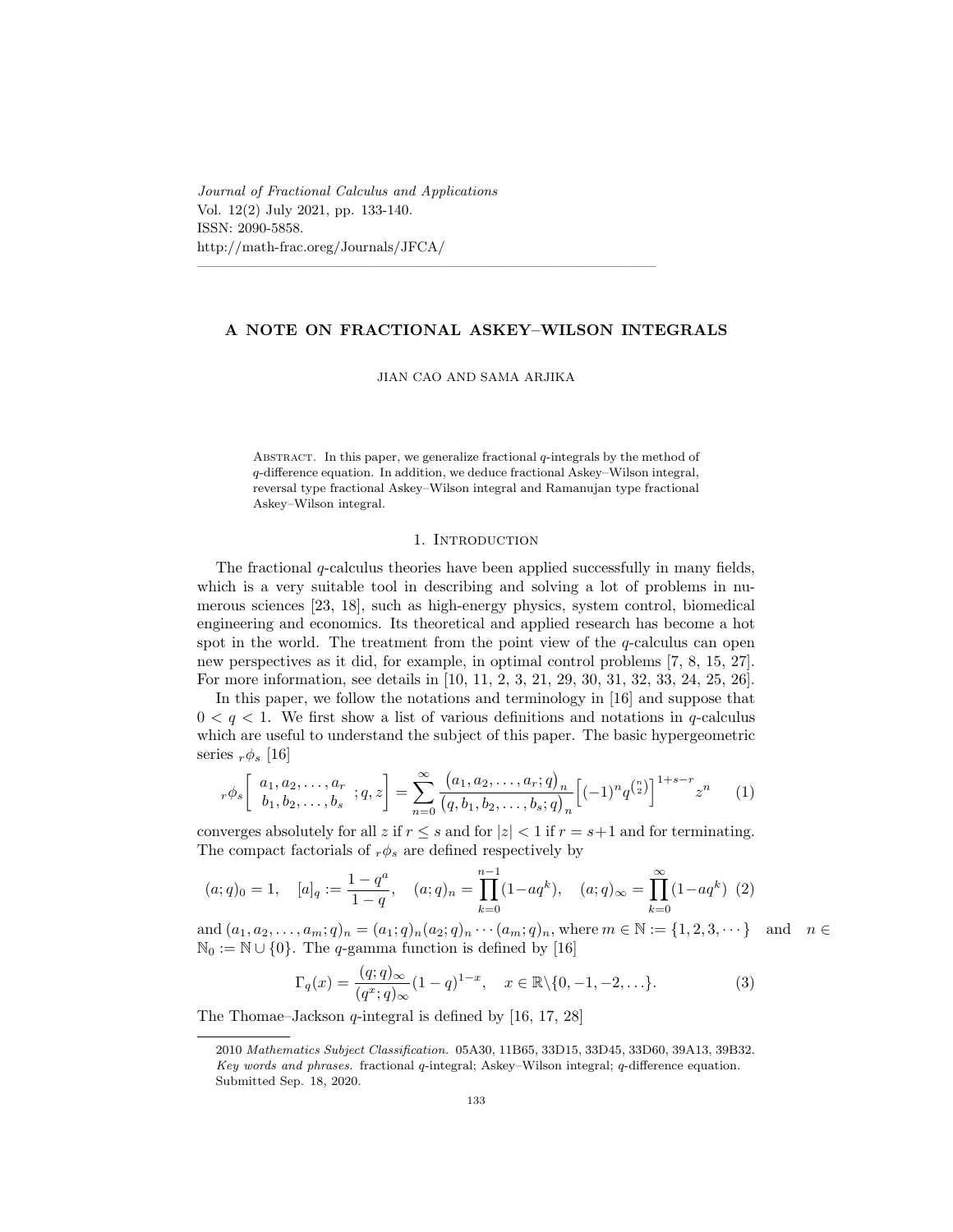$$
\int_{a}^{b} f(x) d_q x = (1 - q) \sum_{n=0}^{\infty} \left[ b f(bq^n) - a f(aq^n) \right] q^n.
$$
 (4)

The Riemann–Liouville fractional *q*-integral operator is introduced in [1]

$$
\left(I_q^{\alpha}f\right)(x) = \frac{x^{\alpha-1}}{\Gamma_q(\alpha)} \int_0^x \left(qt/x; q\right)_{\alpha-1} f(t) \,d_q \,t. \tag{5}
$$

The generalized Riemann–Liouville fractional *q*-integral operator is given by [25]

$$
\left(I_{q,a}^{\alpha}f\right)(x) = \frac{x^{\alpha-1}}{\Gamma_q(\alpha)} \int_a^x \left(qt/x; q\right)_{\alpha-1} f(t) \, \mathrm{d}_q \, t, \quad \alpha \in \mathbb{R}^+.
$$
 (6)

In fact, we rewrite fractional  $q$ -integral  $(6)$  equivalently as follows by  $(4)$ 

$$
\left(I_{q,a}^{\alpha}f\right)(x) = \frac{x^{\alpha-1}(1-q)}{\Gamma_q(\alpha)} \sum_{n=0}^{\infty} \left[ x\left(q^{n+1};q\right)_{\alpha-1}f\left(xq^n\right) - a\left(aq^{n+1}/x;q\right)_{\alpha-1}f\left(aq^n\right) \right] q^n.
$$

In paper [13], author built the relations between the following fractional *q*integrals and certain generating functions for *q*-polynomials.

**Proposition 1** ([13, Theorem 3]). *For*  $\alpha \in \mathbb{R}^+$  and  $0 < a < x < 1$ , if  $\max\{|at|, |az|\}$ 1*, we have*

$$
I_{q,a}^{\alpha} \left\{ \frac{(bxz,xt;q)_{\infty}}{(xs,xz;q)_{\infty}} \right\}
$$
  
= 
$$
\frac{(1-q)^{\alpha}(abz,at;q)_{\infty}}{(as,az;q)_{\infty}} \sum_{k=0}^{\infty} \frac{x^{\alpha+k}(a/x;q)_{\alpha+k}}{a^k(q;q)_{\alpha+k}} {}_3\phi_2 \left[ q^{-k}, as, az; q, q \right].
$$
 (7)

In this paper, we generalize fractional  $q$ -integrals and give applications of fractional Askey–Wilson integrals as follows.

**Theorem 2.** For  $\alpha \in \mathbb{R}^+$  and  $0 < a < x < 1$ , if  $\max\{|at|, |aa|, |ax|, |aru|\} < 1$ , we *have*

$$
I_{q,a}^{\alpha} \left\{ \frac{(bxz,xt, xru;q)_{\infty}}{(xs, xz, xu;q)_{\infty}} \right\}
$$
  
= 
$$
\frac{(1-q)^{\alpha}(abz, at, aru;q)_{\infty}}{(as, az, au;q)_{\infty}} \sum_{k=0}^{\infty} \frac{x^{\alpha+k}(a/x;q)_{\alpha+k}}{a^k(q;q)_{\alpha+k}} 4\phi_3 \left[ \begin{array}{c} q^{-k}, as, az, au \\ abz, at, aru \end{array}; q, q \right].
$$
 (8)

**Remark 3.** *For*  $u = 0$  *in Theorem 2*, *equation* (8) *reduces to* (7)*.* 

Before the proof of Theorem 2, the following lemmas are necessary.

**Lemma 4** ([22, Proposition 1.2]). Let  $f(a, b, c)$  be a three-variable analytic function *in a neighborhood of*  $(a, b, c) = (0, 0, 0) \in C^3$ . If  $f(a, b, c)$  satisfies the difference *equation*

$$
(c-b)f(a,b,c) = abf(a,bq,cq) - bf(a,b,cq) + (c-ab)f(a,bq,c),
$$
 (9)

*then we have*

$$
f(a, b, c) = T(a, bD_c)\{f(a, 0, c)\},\tag{10}
$$

*where*

$$
T(a, bD_c) = \sum_{n=0}^{\infty} \frac{(a;q)_n}{(q;q)_n} (bD_c)^n, \quad D_c\{f(c)\} = \frac{f(c) - f(cq)}{c}.
$$
 (11)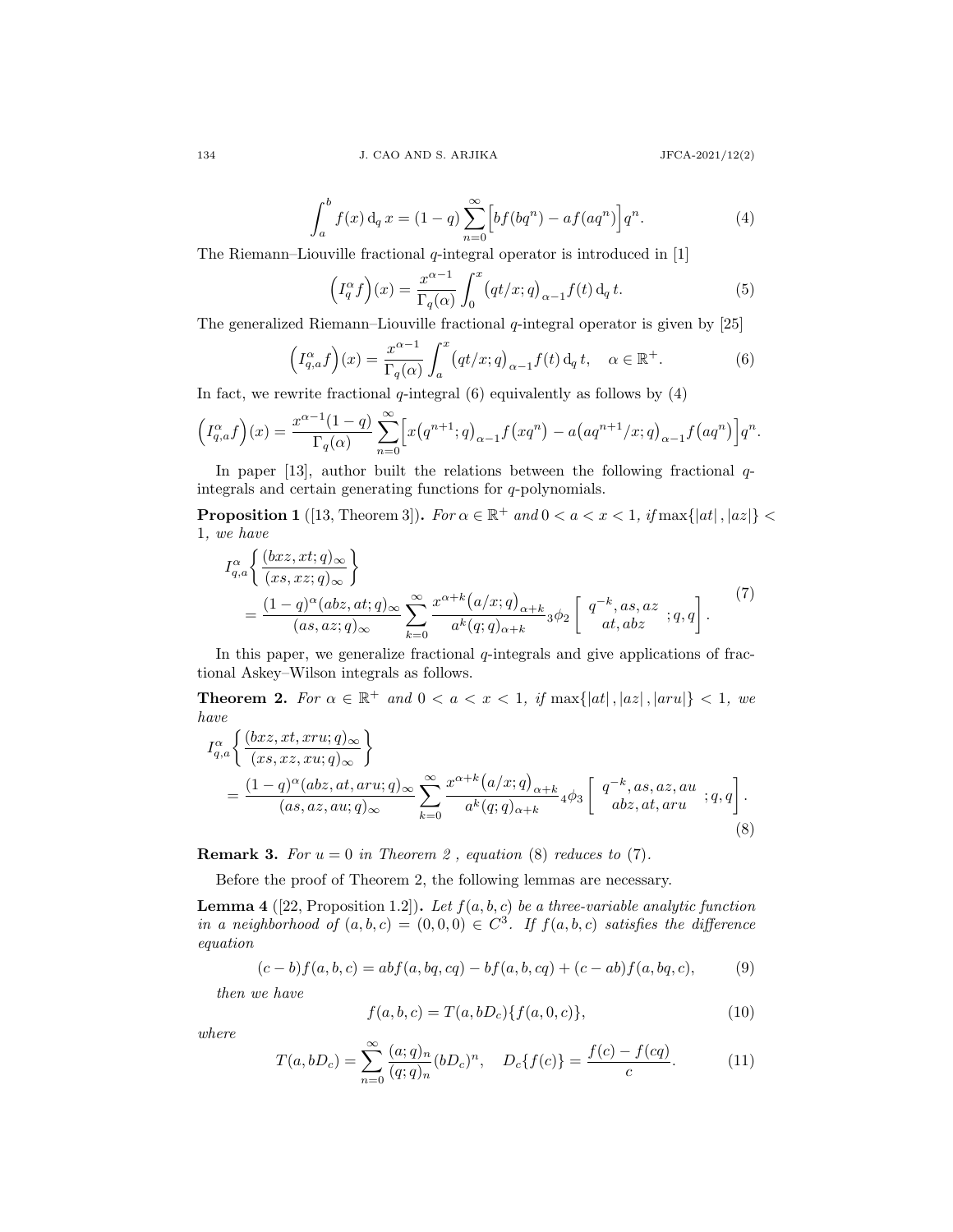**Lemma 5.** For  $\max\{|as|,|az|,|au|\}$  < 1*, we have* 

$$
(s-u)\frac{(abz,at,aru;q)_{\infty}}{(as,az,au)_{\infty}}
$$
  
=  $ur \frac{(abz,at,aruq;q)_{\infty}}{(asq,az,auq)_{\infty}} - u \frac{(abz,at,aru;q)_{\infty}}{(asq,az,au)_{\infty}} + (s-ur) \frac{(abz,at,aruq;q)_{\infty}}{(as,az,auq)_{\infty}}.$  (12)

**Proof of Lemma 5.** The right-hand side (RHS) of equation (12) equals

$$
ur \frac{(1-xs)(1-xu)}{1-xur} \frac{(abz,at,aru;q)_{\infty}}{(as,az,au)_{\infty}} - u(1-xs) \frac{(abz,at,aru;q)_{\infty}}{(as,az,au)_{\infty}} + (s-ur) \frac{1-xu}{1-xur} \frac{(abz,at,aru;q)_{\infty}}{(as,az,au)_{\infty}} = (s-u) \frac{(abz,at,aru;q)_{\infty}}{(as,az,au)_{\infty}},
$$
(13)

which is equals to the left-hand side (LHS) of the equation (12). The proof is complete.

**Lemma 6** ([14, Eq. (2.3)]). For max $\{|bt|, |ct|\} < 1$ , we have

$$
T(a,bD_c)\left\{\frac{1}{(ct;q)_{\infty}}\right\} = \frac{(abt;q)_{\infty}}{(bt,ct;q)_{\infty}}.
$$
\n(14)

**Proof of Theorem 2.** Denoting the RHS of the equation  $(8)$  by  $f(r, u, s)$ , and rewriting  $f(r, u, s)$  equivalently by

$$
f(r,u,s)=\sum_{k=0}^{\infty}\frac{x^{\alpha+k}\big(a/x;q\big)_{\alpha+k}}{a^k(q;q)_{\alpha+k}}\sum_{j=0}^k\frac{(q^{-k};q)_jq^j}{(q;q)_j}\cdot\frac{(1-q)^\alpha(abzq^j,atq^j,aruq^j;q)_\infty}{(asq^j,azq^j,auq^j;q)_\infty},
$$

we check that  $f(r, u, s)$  satisfies the equation (9) by Lemma 5, then we have

$$
f(r, u, s) = T(r, uD_s) \{f(r, 0, s)\}
$$
  
\n
$$
= T(r, uD_s) \left\{ \sum_{k=0}^{\infty} \frac{x^{\alpha+k} (a/x; q)_{\alpha+k}}{a^k (q; q)_{\alpha+k}} \sum_{j=0}^k \frac{(q^{-k}; q)_j q^j}{(q; q)_j} \cdot \frac{(1-q)^{\alpha} (abz q^j, at q^j; q)_{\infty}}{(as q^j, az q^j; q)_{\infty}} \right\}
$$
  
\n
$$
= T(r, uD_s) \left\{ I_{q,a}^{\alpha} \left\{ \frac{(xbz, xt; q)_{\infty}}{(xs, xz; q)_{\infty}} \right\} \right\}
$$
  
\n
$$
= I_{q,a}^{\alpha} \left\{ T(r, uD_s) \left\{ \frac{(xbz, xt; q)_{\infty}}{(xs, xz; q)_{\infty}} \right\} \right\}
$$
  
\n
$$
= I_{q,a}^{\alpha} \left\{ \frac{(xbz, xt; q)_{\infty}}{(xz; q)_{\infty}} \cdot T(r, uD_s) \left\{ \frac{1}{(xs; q)_{\infty}} \right\} \right\},
$$

which equals the LHS of the equation  $(8)$  by Lemma 6. The proof is complete.

The rest of the paper is organized as follows. In Section 2, we give the fractional Askey–Wilson integral. In Section 3, we obtain the reversal type fractional Askey– Wilson integral. In Section 4, we get the Ramanujan type fractional Askey–Wilson integral.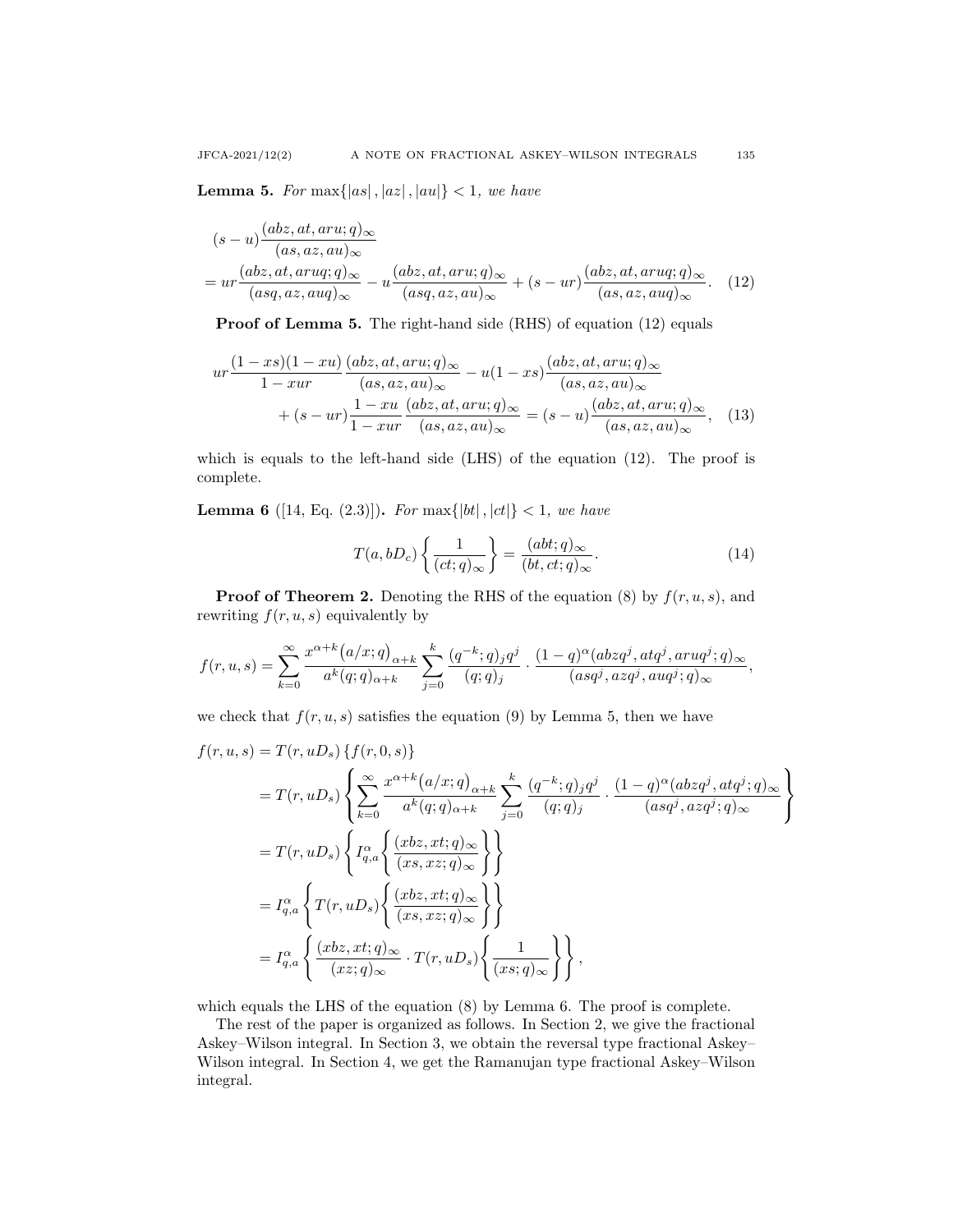# 2. A generalization of Askey–Wilson integrals

In 1985, Askey and Wilson gave the famous Askey–Wilson integral, which greatly promoted the research and development of orthogonal polynomials. Chen and Gu [14]??Liu [19] and Cao [9] et al have promoted Askey–Wilson integral by different methods. For more information, see details in [4, 9, 14, 19].

In this section, we use the fractional *q*-integrals to generalize Askey–Wilson integrals.

**Proposition 7** ([4, Theorem 2.1]). *If max*{|a|, |b|, |c|, |d|} < 1*, we have* 

$$
\int_0^\pi \frac{h(\cos 2\theta; 1)}{h(\cos \theta; a, b, c, d)} d\theta = \frac{2\pi (abcd; q)_{\infty}}{(q, ab, ac, ad, bc, bd, cd; q)_{\infty}},
$$
(15)

*where*

$$
h(\cos \theta; a) = (ae^{i\theta}, ae^{-i\theta}; q)_{\infty},
$$
  

$$
h(\cos \theta; a_1, a_2, \cdots, a_m) = h(\cos \theta; a_1)h(\cos \theta; a_2) \cdots h(\cos \theta; a_m).
$$

**Theorem 8.** *For*  $\alpha \in \mathbb{R}^+$ , *if* max $\{|a|, |b|, |c|, |d|\} < 1$ , we have

$$
\int_0^\pi \frac{h(\cos 2\theta; 1)}{h(\cos \theta; a, b, c, d)} \sum_{k=0}^\infty \frac{x^{\alpha+k} (a/x; q)_{\alpha+k}}{a^k (q; q)_{\alpha+k}} 4\phi_3 \left[ q^{-k}, abcd, ae^{i\theta}, ae^{-i\theta} ; q, q \right] d\theta
$$

$$
= \frac{2\pi (abcd; q)_{\infty}}{(q, ab, ac, ad, bc, bd, cd; q)_{\infty}} \frac{x^{\alpha} (a/x; q)_{\alpha}}{(q; q)_{\alpha}}.
$$
(16)

**Corollary 9.** For  $\alpha \in \mathbb{R}^+$ , if  $max\{|a|, |b|, |c|\} < 1$ , we have

$$
\int_0^\pi \frac{h(\cos 2\theta; 1)}{h(\cos \theta; a, b, c)} \sum_{k=0}^\infty \frac{x^{\alpha+k} (a/x; q)_{\alpha+k}}{a^k (q; q)_{\alpha+k}} 3\phi_2 \left[ \begin{array}{c} q^{-k}, a e^{i\theta}, a e^{-i\theta} \\ a b, a c \end{array}; q, q \right] d\theta
$$

$$
= \frac{2\pi}{(q, ab, ac, bc; q)_{\infty}} \frac{x^{\alpha} (a/x; q)_{\alpha}}{(q; q)_{\alpha}}.
$$
 (17)

**Remark 10.** For  $d = 0$  in Theorem 8, equation (16) reduces to (17).

**Proof of Theorem 8.** The equation (16) can be rewrite equivalently by

$$
\int_{0}^{\pi} \frac{h(\cos 2\theta; 1)}{h(\cos \theta; b, c, d)} \frac{(ab, ac, ad; q)_{\infty}}{(ae^{i\theta}, ae^{-i\theta}, abcd; q)_{\infty}} \sum_{k=0}^{\infty} \frac{x^{\alpha+k} (a/x; q)_{\alpha+k}}{a^k (q; q)_{\alpha+k}}
$$
  
×  $4\phi_3 \left[ \begin{array}{c} q^{-k}, abcd, ae^{i\theta}, ae^{-i\theta} \\ ab, ac, ad \end{array} ; q, q \right] d\theta = \frac{2\pi}{(q, bc, bd, cd; q)_{\infty}} \frac{x^{\alpha} (a/x; q)_{\alpha}}{(q; q)_{\alpha}}.$  (18)

By using Theorem 2, the LHS of the equation (18) is equivalent to

$$
\int_0^\pi \frac{h(\cos 2\theta; 1)}{h(\cos \theta; b, c, d)} I_{q,a}^{\alpha} \left\{ \frac{(xb, xc, xd; q)_{\infty}}{(xe^{i\theta}, xe^{-i\theta}, xbcd; q)_{\infty}} \right\} d\theta
$$
\n
$$
= I_{q,a}^{\alpha} \left\{ \int_0^\pi \frac{h(\cos 2\theta; 1)(xb, xc, xd; q)_{\infty}}{h(\cos \theta; x, b, c, d)(xbcd; q)_{\infty}} d\theta \right\}
$$
\n
$$
= I_{q,a}^{\alpha} \left\{ \frac{2\pi}{(q, bc, bd, cd; q)_{\infty}} \right\}
$$
\n
$$
= \frac{2\pi}{(q, bc, bd, cd; q)_{\infty}} \frac{x^{\alpha}(a/x; q)_{\alpha}}{(q; q)_{\alpha}},
$$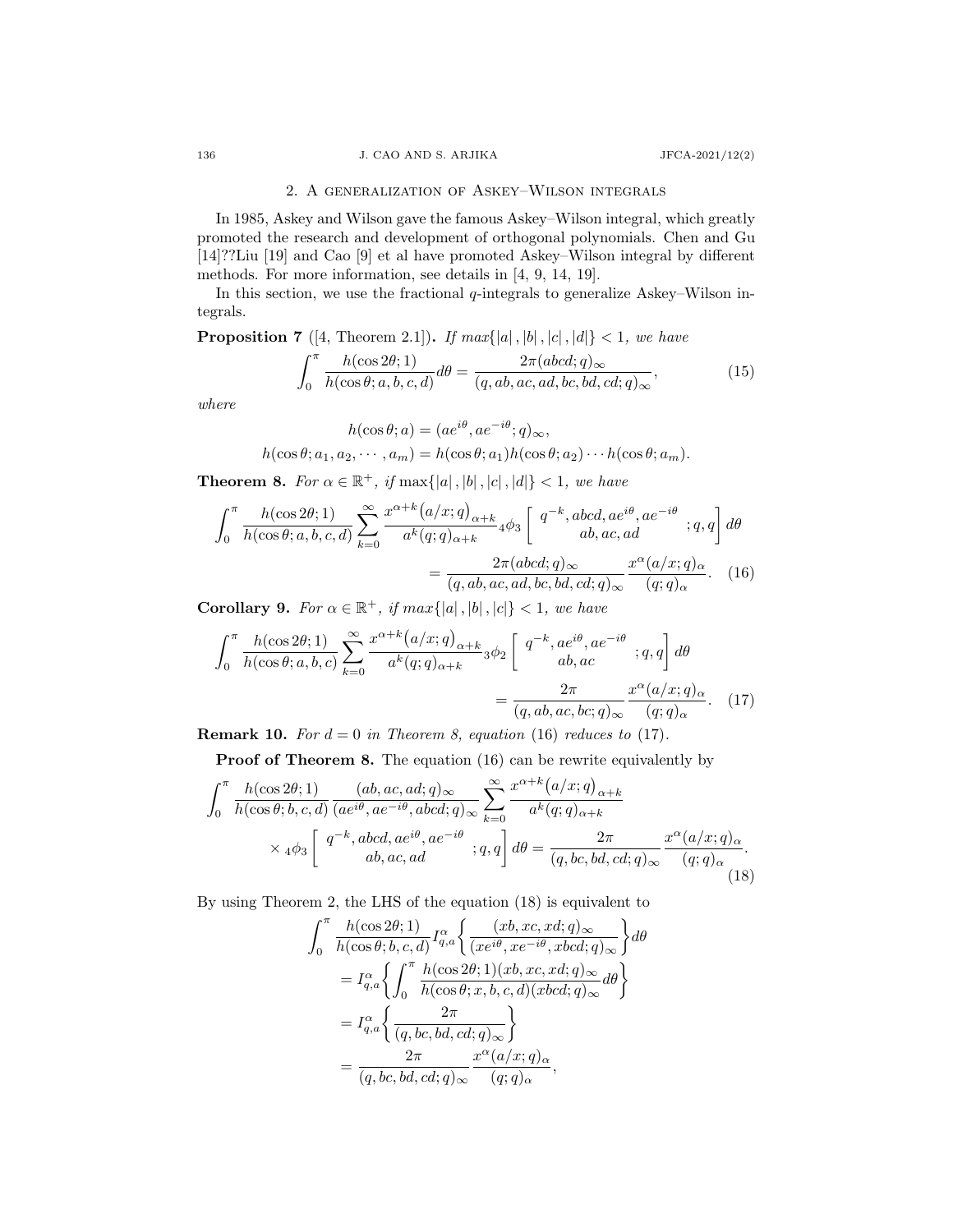## 3. A generalization of reversal type Askey–Wilson integrals

In this section, we use the fractional *q*-integrals to expand reversal Askey–Wilson integrals.

**Proposition 11** (Reversal Askey–Wilson integral [5])**.** *For |qabcd| <* 1*, there holds* ∫ *<sup>∞</sup> h*(*i*sinh *x*; *qa, qb, qc, qd*)  $\frac{d}{d}h(\cosh 2x; -q) dx = \frac{(q, qab, qac, qad, qbc, qbd, qcd;q)_{\infty}}{(qabcd;q)_{\infty}}$  $\frac{q}{(qabcd;q)_\infty} \log(q^{-1}),$ <br> $\frac{qabcd;q)_\infty}{q^2}$ 

$$
J = \infty
$$
 where

$$
h(i\sinh\alpha x;t) = \prod_{k=0}^{\infty} (1 - 2iq^k t \sinh\alpha x + q^{2k} t^2) = (ite^{\alpha x}, -ite^{-\alpha x}; q)_{\infty}.
$$

**Theorem 12.** For  $\alpha \in \mathbb{R}^+$  and  $|qabcd| < 1$ , we have

$$
\int_{-\infty}^{\infty} \frac{h(i\sinh t; qa, qb, qc, qd)}{h(\cosh 2t; -q)} \sum_{k=0}^{\infty} \frac{x^{\alpha+k} (a/x; q)_{\alpha+k}}{a^k (q; q)_{\alpha+k}} 4\phi_3 \left[ \frac{q^{-k}, qab, qac, qad}{iaq^{t}, -iaq^{t}, qabcd} ; q, q \right] dt
$$

$$
= \frac{(q, qab, qac, qad, qbc, qbd, qcd; q)_{\infty}}{(qabcd; q)_{\infty}} \frac{x^{\alpha} (a/x; q)_{\alpha}}{(q; q)_{\alpha}} \log(q^{-1}). \tag{20}
$$

**Corollary 13.** *For*  $\alpha \in \mathbb{R}^+$ *, we have* 

$$
\int_{-\infty}^{\infty} \frac{h(i\sinh t; qa, qb, qc)}{h(\cosh 2t; -q)} \sum_{k=0}^{\infty} \frac{x^{\alpha+k} (a/x; q)_{\alpha+k}}{a^k (q; q)_{\alpha+k}} {}_3\phi_2 \left[ \begin{array}{c} q^{-k}, qab, qac \\ i aqe^t, -iaqe^{-t} \end{array}; q, q \right] dt
$$

$$
= \frac{(q, qab, qac, qbc; q)_{\infty} x^{\alpha} (a/x; q)_{\alpha}}{(q; q)_{\alpha}} \log(q^{-1}). \tag{21}
$$

**Remark 14.** *For*  $d = 0$  *in Theorem 12, equation* (20) *reduces to* (19)*.* 

**Proof of Theorem 12.** The equation (20) can be rewrite

$$
\int_{-\infty}^{\infty} \frac{h(i\sinh t; qb, qc, qd)}{h(\cosh 2t; -q)} \frac{(iaqe^t, -iaqe^{-t}, qabcd; q)_{\infty}}{(qab, qac, qad; q)_{\infty}} \sum_{k=0}^{\infty} \frac{x^{\alpha+k} (a/x; q)_{\alpha+k}}{a^k(q; q)_{\alpha+k}}
$$

$$
\times 4\phi_3 \left[ \frac{q^{-k}, qab, qac, qad}{iaqe^t, -iaqe^{-t}, qabcd}; q, q \right] dt
$$

$$
= (q, qbc, qbd, qcd; q)_{\infty} \frac{x^{\alpha} (a/x; q)_{\alpha}}{(q; q)_{\alpha}} \log(q^{-1}), \quad (22)
$$

By using Theorem 2, the LHS of the equation (22) equals

$$
\int_{-\infty}^{\infty} \frac{h(i\sinh t; qb, qc, qd)}{h(\cosh 2t; -q)} I_{q,a}^{\alpha} \left\{ \frac{(ixqe^t, -ixqe^{-t}, qxbcd;q)_{\infty}}{(qxb, qxc, qxd;q)_{\infty}} \right\} dt
$$
  
\n
$$
= I_{q,a}^{\alpha} \left\{ \int_{-\infty}^{\infty} \frac{h(i\sinh t; qx, qb, qc, qd)(qxbcd;q)_{\infty}}{h(\cosh 2t; -q)(qxb, qxc, qxd;q)_{\infty}} dt \right\}
$$
  
\n
$$
= I_{q,a}^{\alpha} \left\{ (q, qbc, qbd, qcd;q)_{\infty} \log(q^{-1}) \right\}
$$
  
\n
$$
= (q, qbc, qbd, qcd;q)_{\infty} \frac{x^{\alpha}(a/x; q)_{\alpha}}{(q;q)_{\alpha}} \log(q^{-1}).
$$

(19)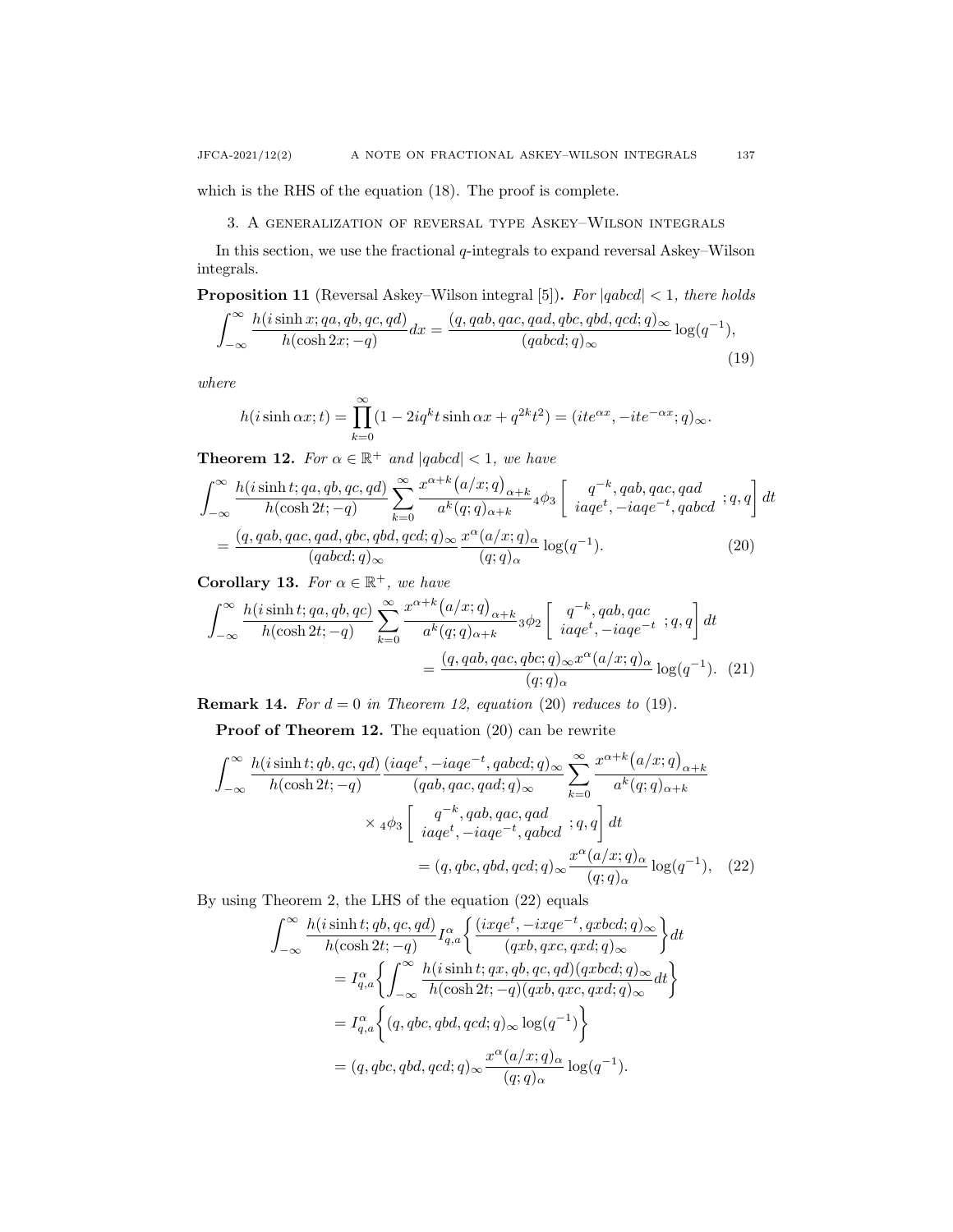which is the RHS of the equation (22). The proof is complete.

# 4. A generalization of Ramanujan type Askey–Wilson integrals

In 1994, Atakishiyev discovered the Atakishiyev integral by Ramanujan's method. After that, Wang [33] and Liu [20] et al conducted different generalization and proving lines for this integral.

In this part, we get the generating functions of Atakishiyev integral by fractional *q*-integral.

**Proposition 15** (Atakishiyev integral [6]). *If*  $\alpha$  *is a real number and*  $q = exp(-2\alpha^2)$ , *then we have*

$$
\int_{-\infty}^{\infty} h(i\sinh\alpha t; a, b, c, d)e^{-t^2} \cosh\alpha t dt
$$

$$
= \sqrt{\pi}q^{-\frac{1}{8}} \frac{(ab/q, ac/q, ad/q, bc/q, bd/q, cd/q;q)_{\infty}}{(abcd/q^3;q)_{\infty}}.
$$
 (23)

**Theorem 16.** For  $\alpha \in \mathbb{R}^+$  and  $|abcd/q^3| < 1$ , if  $\alpha$  is a real number and  $q =$  $exp(-2\alpha^2)$ *, then we have* 

$$
\int_{-\infty}^{\infty} h(i\sinh \alpha t; a, b, c, d)e^{-x^2} \cosh \alpha t \sum_{k=0}^{\infty} \frac{x^{\alpha+k} (a/x; q)_{\alpha+k}}{a^k (q; q)_{\alpha+k}}
$$
  
 
$$
\times 4\phi_3 \left[ \frac{q^{-k}, ab/q, ac/q, ad/q}{iae^{\alpha t}, -iae^{-\alpha t}, abcd/q^3}; q, q \right] dt
$$
  

$$
= \sqrt{\pi} q^{-\frac{1}{8}} \frac{(ab/q, ac/q, ad/q, bc/q, bd/q, cd/q; q)_{\infty}}{(abcd/q^3; q)_{\infty}} \frac{x^{\alpha} (a/x; q)_{\alpha}}{(q; q)_{\alpha}}.
$$
 (24)

**Corollary 17.** For  $\alpha \in \mathbb{R}^+$ , if  $\alpha$  is a real number and  $q = exp(-2\alpha^2)$ , then we *have*

$$
\int_{-\infty}^{\infty} h(i\sinh \alpha t; a, b, c)e^{-x^2} \cosh \alpha t \sum_{k=0}^{\infty} \frac{x^{\alpha+k} (a/x; q)_{\alpha+k}}{a^k (q; q)_{\alpha+k}} 3\phi_2 \left[ \begin{array}{c} q^{-k}, ab/q, ac/q \\ i a e^{\alpha t}, -i a e^{-\alpha t} \end{array}; q, q \right] dt
$$

$$
= \sqrt{\pi} q^{-\frac{1}{8}} (ab/q, ac/q, bc/q; q)_{\infty} \frac{x^{\alpha} (a/x; q)_{\alpha}}{(q; q)_{\alpha}}.
$$
(25)

**Remark 18.** For  $d = 0$  in Theorem 16, equation (24) reduces to (25).

**Proof of Theorem 16.** The equation (24) can be rewrited

$$
\int_{-\infty}^{\infty} h(i\sinh\alpha t; b, c, d)e^{-x^2} \cosh\alpha t \frac{(iae^{\alpha t}, -iae^{-\alpha t}, abcd/q^3; q)_{\infty}}{(ab/q, ac/q, ad/q; q)_{\infty}} \sum_{k=0}^{\infty} \frac{x^{\alpha+k}(a/x; q)_{\alpha+k}}{a^k(q; q)_{\alpha+k}}
$$

$$
\times 4\phi_3 \left[ \frac{q^{-k}, ab/q, ac/q, ad/q}{iae^{\alpha t}, -iae^{-\alpha t}, abcd/q^3}; q, q \right] dt
$$

$$
= \sqrt{\pi}q^{-\frac{1}{8}}(bc/q, bd/q, cd/q; q)_{\infty} \frac{x^{\alpha}(a/x; q)_{\alpha}}{(q; q)_{\alpha}}.
$$
(26)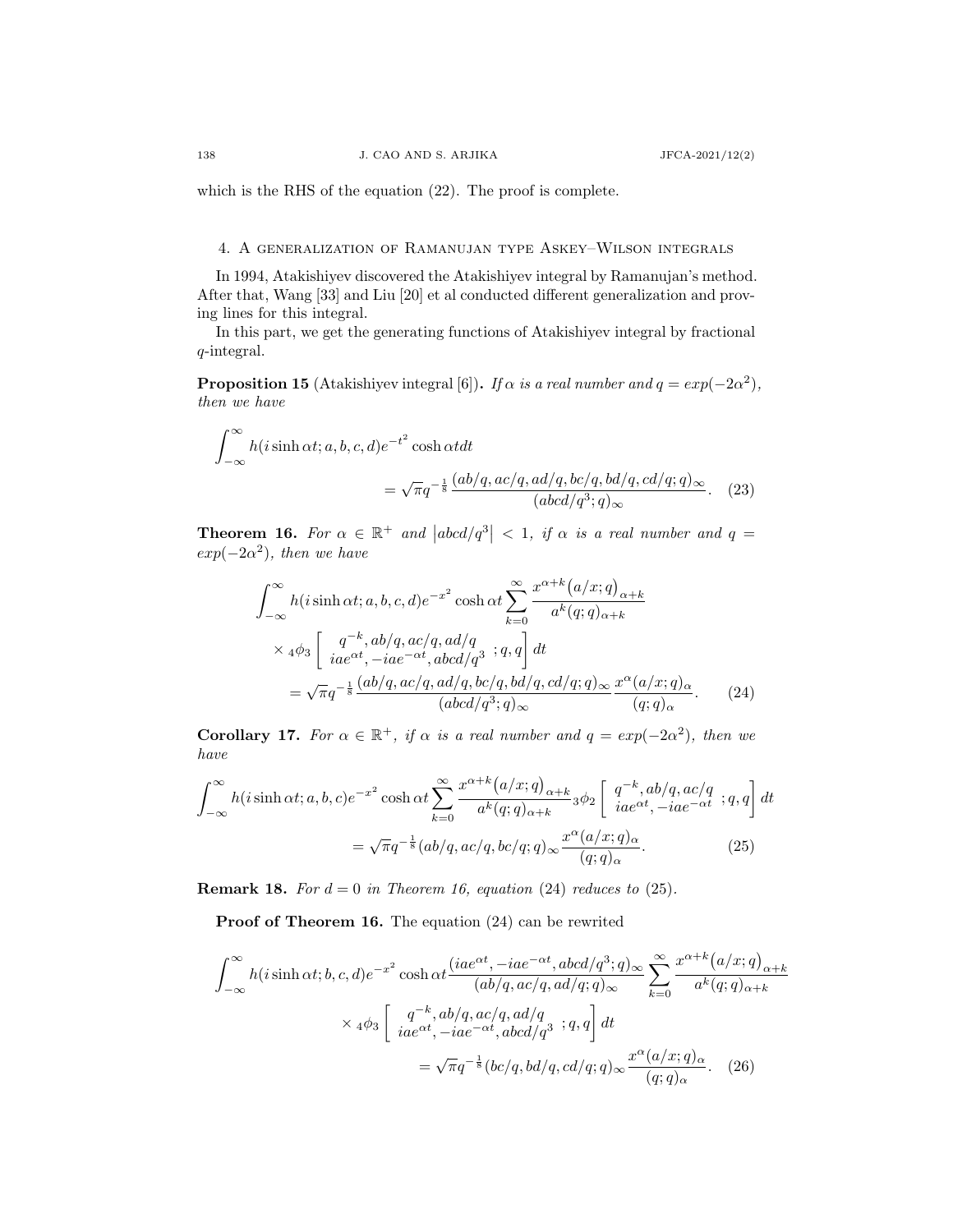By using Theorem 2, the LHS of the equation (26) is equal to

$$
\int_{-\infty}^{\infty} h(i\sinh \alpha t; b, c, d)e^{-x^2} \cosh \alpha t \cdot I_{q,a}^{\alpha} \left\{ \frac{(ixe^{\alpha t}, -ixe^{-\alpha t}, xbcd/q^3; q)_{\infty}}{(xb/q, xc/q, xd/q; q)_{\infty}} \right\} dt
$$
  
\n
$$
= I_{q,a}^{\alpha} \left\{ \int_{-\infty}^{\infty} h(i\sinh \alpha t; x, b, c, d)e^{-x^2} \cosh \alpha t \cdot \frac{(xbcd/q^3; q)_{\infty}}{(xb/q, xc/q, xd/q; q)_{\infty}} dt \right\}
$$
  
\n
$$
= I_{q,a}^{\alpha} \left\{ \sqrt{\pi} q^{-\frac{1}{8}} (bc/q, bd/q, cd/q; q)_{\infty} \right\}
$$
  
\n
$$
= \sqrt{\pi} q^{-\frac{1}{8}} (bc/q, bd/q, cd/q; q)_{\infty} \frac{x^{\alpha} (a/x; q)_{\alpha}}{(q; q)_{\alpha}},
$$

which is the RHS of the equation  $(26)$ . The proof is complete.

#### **ACKNOWLEDGMENTS**

The author would like to thank the referees and editors for their many valuable comments and suggestions. This work was supported by the Zhejiang Provincial Natural Science Foundation of China (No. LY21A010019).

### **REFERENCES**

- [1] W.A. Al-Salam, *Some fractional q-integral and q-derivatives*, Proc. Edinburgh Math. Soc. **15**(1966), 135–140.
- [2] W.A. Al-Salam, *q-Analogues of Cauchy's formulas*, Proc. Amer. Math. Soc. **17**(1966), 616–621.
- [3] G.E. Andrews, *Applications of basic hypergeometric series*, SIAM Rev. **16**(1974), 441–484.
- [4] R. Askey, J.A. Willson, *Some basic hypergeometric orthogonal polynomials that generalize Jacobi polynomials*, Mem. Amer. Math. Soc. **319**(1985) 55.
- [5] R. Askey, *Bate integrals and q-extensions*, in: Proceedings of the Ramanujan Centennial International Conference, Anna-malainagar, 15-18 December 1987, pp. 85-102.
- [6] N.M. Atakishiyev, *On the Askey–Wilson q-beta integral*, Theoretical and Mathematical Physics, **99**(1994), 155–159.
- [7] D. Baleanu, A. Fernandez, *On some new properties of fractional derivatives with Mittag– Leffler kernel*, Commun Nonlinear Sci Numer Simulat. 59(2018), 444–462.
- [8] G. Bangerezako, *Variational calculus on q-nonuniform lattices*, J. Math. Anal. Appl. **306**(2005), 161–179.
- [9] J. Cao, *A note on generalized q-difference equations for q-beta and Andrews-Askey integral*, J. Math. Anal. Appl. **412**(2014), 841–851.
- [10] J. Cao and D.-W. Niu, *q-Difference equations for Askey–Wilson type integrals via qpolynomials*, J. Math. Anal. Appl. **452**(2017), 830–845.
- [11] J. Cao, H.M. Srivastava, Z.G. Liu, *Some iterated fractional q-integrals and their applications*, Fractional Calculus and Applied Analysis. **21**(2018), 672–695.
- [12] J. Cao, *A note on q-difference equations for Ramanujan's integrals*, The Ramanujan Journal. **(**2018), 1–11.
- [13] J. Cao, *A note on fractional q-integrals and applications to generating functions and q-Mittag–Leffler functions*, J. Frac. Calc. Appl. **10**(2019), 136–146.
- [14] V.Y.B. Chen, S.S. Gu, *The Cauchy operator for basic hypergeometric series*, Adv. Appl. Math.**41**(2008), 177–196.
- [15] M. El-Shahed, M. Gaber and M. Al-Yami, *The fractional q-differential transformation and its application*, Commun Nonlinear Sci Numer Simulat. 18(2013), 42–55.
- [16] G. Gasper, M. Rahman, *Basic Hypergeometric Series*, Camberdge: Camberdge Univ Press, 2004.
- [17] F.H. Jackson, *On q-definite integrals*, Q. J. Pure Appl. Math. **41**(1910), 193–203.
- [18] A.A Kilbas, H.M. Srivastava and J.J. Trujillo, *Theory and Applications of Fractional Differential E quations*. North-Holland Math. Studies, Vol. 204, Elevier(North-Holland)Sci.Publ, Amsterdam,London and New York,2006.